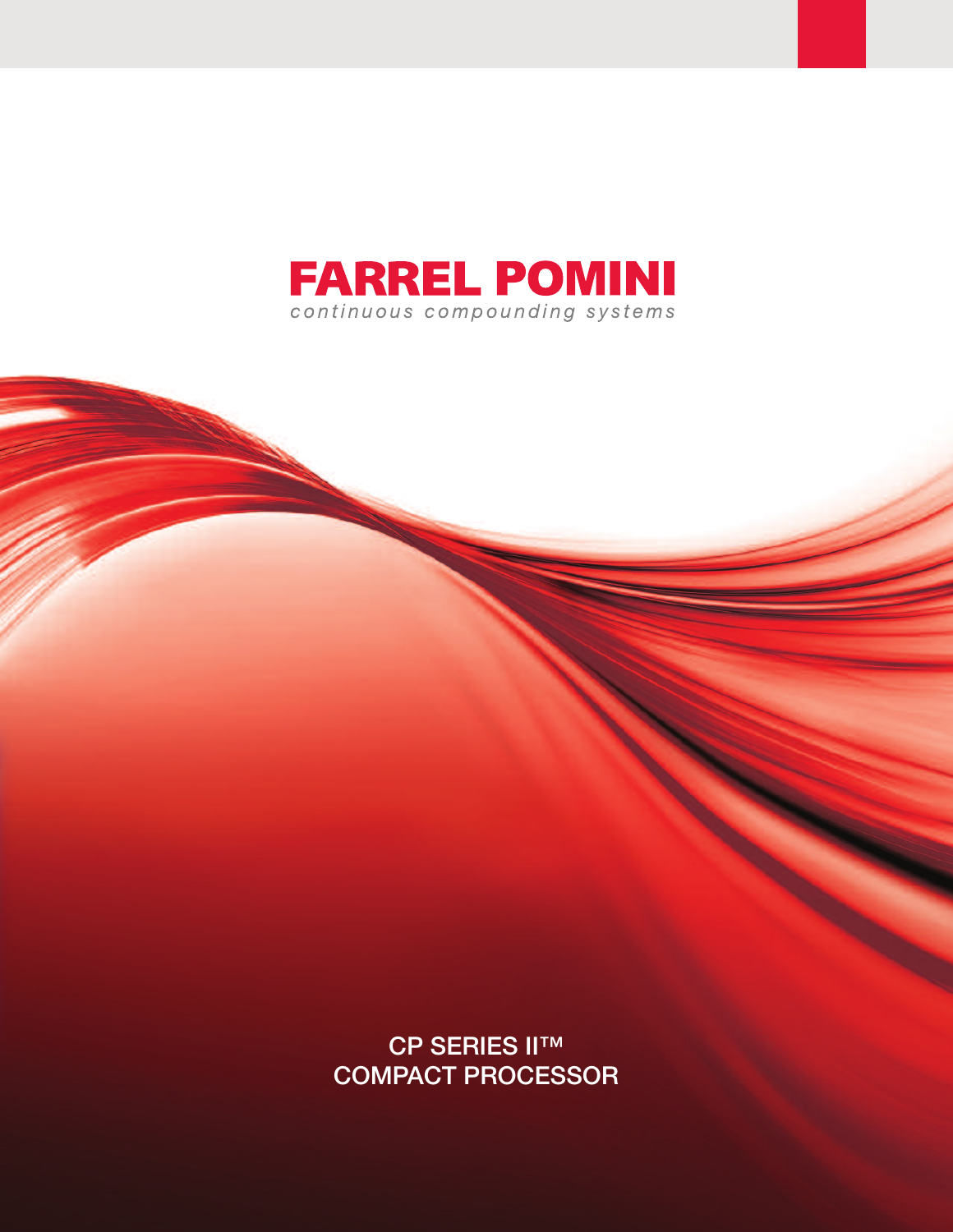

The CP Series II™ Compact Processor provides a unique technology to the polymer conversion industry. This highly productive compounder is designed specifically for top quality dispersion of highly filled, highly pigmented materials. It contains an independently controlled continuous mixer and an extruder system.

The Compact Processor is able to process highly abrasive materials outperforming other processors. It is designed to incorporate various types of feeding systems and pellet formation components for versatility making its applications virtually unlimited.

It is available in standard and extra long (XL) configurations to meet a diverse range of processing requirements.

## **Key Features Include:**

- Two counter rotating, non-intermeshing rotors; available in various pairings and geometries
- The mixing chamber barrel incorporates numerous features which enhance the CP's processing performance, operation and maintenance
- A hot feed pumping extruder with minimal residence time
- Individual drive motors for the mixer and the extruder mean the mixing function can be optimized independent of the pumping function
- The control system can be set in automatic or adjusted manually during operation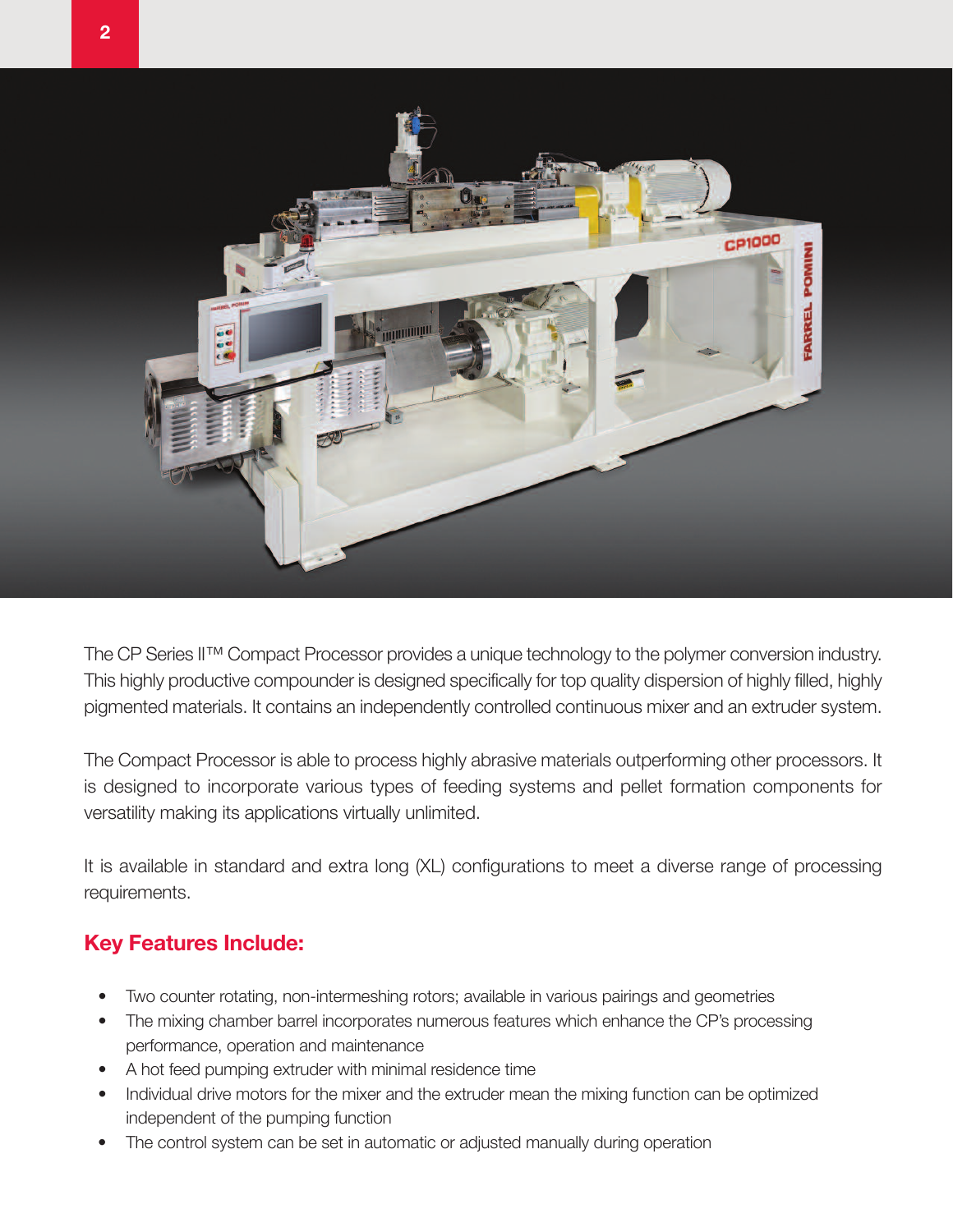

## **CP Series II™ & CP Series II™ XL Capacity Data**\*

| <b>CP Compounder Size</b>          |            | 125                        | 250     | 550 &<br>550XL | 1000 &<br>1000XL | 2000 &<br>2000XL | 2500 &<br>2500XL | 4000 &<br>4000XL |
|------------------------------------|------------|----------------------------|---------|----------------|------------------|------------------|------------------|------------------|
| <b>Materials/Process</b>           |            | Production rates in kg/hr. |         |                |                  |                  |                  |                  |
| HDPE, LDPE, LLDPE;                 |            | 80-120                     | 170-240 | 350-500        | 750-1200         | 1500-2200        | 1875-2750        | 2500-3800        |
| coloring, compounding              |            |                            |         |                |                  |                  |                  |                  |
| PE; masterbatch, filling           | 20%        | 60-110                     | 130-225 | 350-520        | 750-1100         | 1500-2200        | 1875-2750        | 2500-3800        |
|                                    | $30 - 40%$ | 60-120                     | 130-240 | 350-570        | 750-1200         | 1500-2400        | 1875-3000        | 2500-4000        |
|                                    | $>50\%$    | 100-150                    | 215-300 | 500-800        | 1000-1500        | 1800-2500        | 2250-3125        | 3000-4300        |
| PP; coloring, compounding          |            | 40-120                     | 85-250  | 350-520        | 750-900          | 1500-1900        | 1875-2375        | 2500-3200        |
| PP; masterbatch, filling           | 20%        | 50-120                     | 100-250 | 350-570        | 700-1000         | 1500-2200        | 1875-2750        | 2500-3800        |
|                                    | 40%        | $10 - 110$                 | 100-230 | 350-570        | 700-1000         | 1500-2400        | 1875-3000        | 2500-4000        |
|                                    | $>40\%$    | 80-150                     | 170-300 | 500-800        | 1000-1500        | 1700-2500        | 2125-3125        | 2400-4300        |
| PS; SAN; masterbatch               | 20%        | 80-150                     | 215-300 | 400-630        | 750-1100         | 1500-2200        | 1875-2750        | 2500-3800        |
|                                    | 30-40%     | 80-150                     | 215-300 | 400-690        | 750-1300         | 1500-2250        | 1875-2810        | 2500-2900        |
|                                    | $>50\%$    | 80-150                     | 200-340 | 400-690        | 900-1500         | 1800-2700        | 2250-3375        | 3000-4400        |
| ABS; compounding                   |            | 80-150                     | 215-300 | 400-610        | 750-1100         | 1500-2200        | 1875-2750        | 2500-3800        |
| <b>PVC</b>                         |            | 80-150                     | 180-340 | 300-650        | 600-1200         | 1800-2500        | 2250-3125        | 3000-4300        |
| TPE, TPO                           |            | 40-125                     | 85-250  | 350-520        | 750-1100         | 1500-2200        | 1875-2750        | 2500-3800        |
| PET, PBT, PC; filling, compounding |            | $30 - 100$                 | 50-200  | 250-400        | 500-900          | 1000-1600        | 1250-2000        | 1750-2800        |
| PA; filling, compounding           |            | 30-75                      | 50-150  | 250-400        | 500-900          | 1000-1600        | 1250-2000        | 1750-2800        |

\* All production rates should be factory verified.

**3**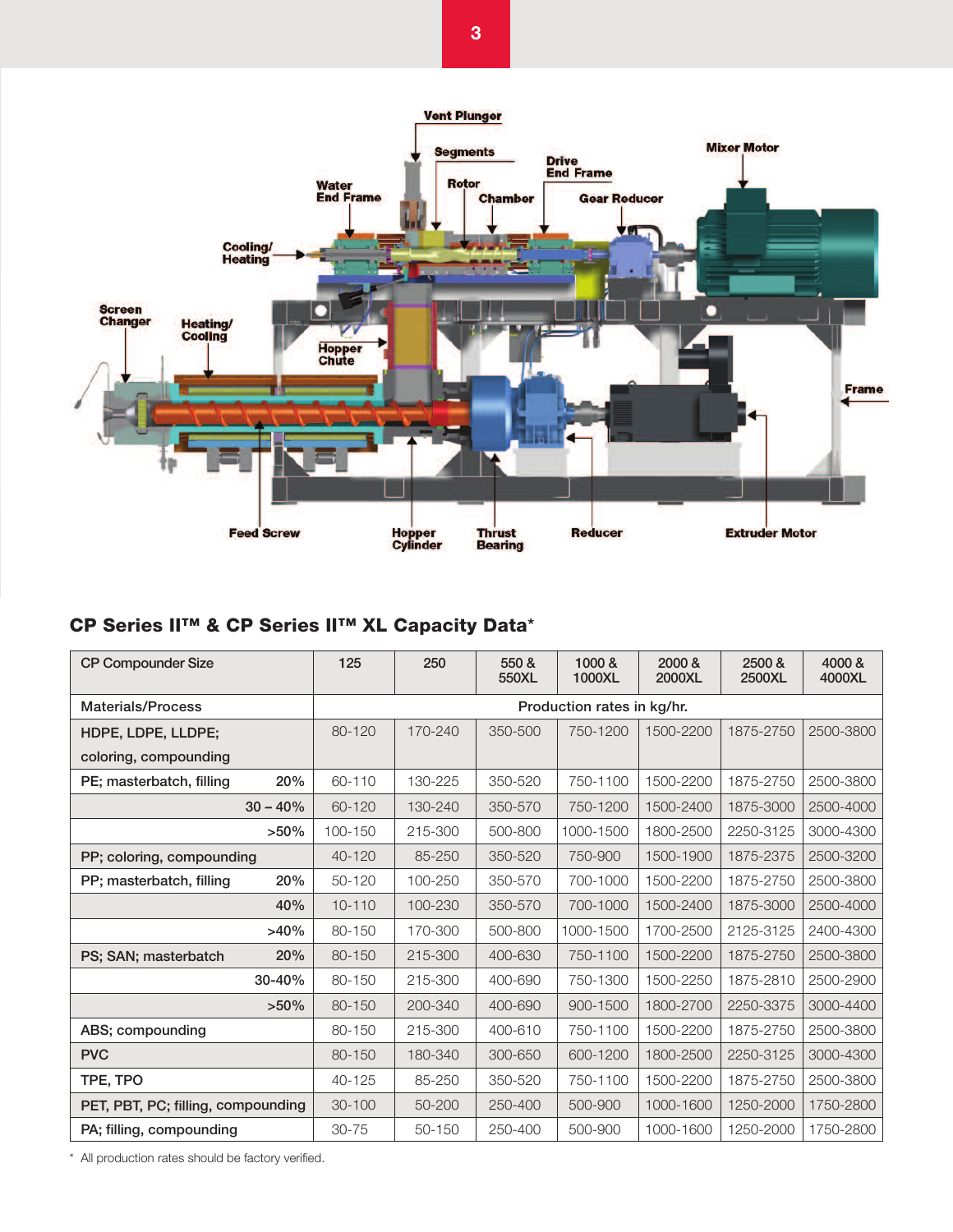## **CP Series II™ & CP Series II™ XL Standard Specifications**

| <b>CP Compounder Size</b> | 125       | 250     | 550 &<br>550XL | 1000 &<br>1000XL | 2000 &<br>2000XL | 2500 &<br>2500XL | 4000 &<br>4000XL |  |
|---------------------------|-----------|---------|----------------|------------------|------------------|------------------|------------------|--|
| <b>Mixer</b>              |           |         |                |                  |                  |                  |                  |  |
| Power kW (hp)             | 22.5(30)  | 45 (60) | 93 (125)       | 185 (250)        | 325 (500)        | 450 (600)        | 600 (800)        |  |
| Max. rotor speed RPM      | 1150      | 850     | 650            | 650              | 650              | 650              | 650              |  |
| Rotor diameter mm (in.)   | 48(2)     | 73 (3)  | 102(4)         | 135(5)           | 168(7)           | 168(7)           | 203(8)           |  |
| <b>Hot Feed Extruder</b>  |           |         |                |                  |                  |                  |                  |  |
| Power kW (hp)             | 15 (20)   | 23(30)  | 56 (75)        | 75 (100)         | 150 (200)        | 225 (300)        | 300 (400)        |  |
| Max. screw speed RPM      | 100       | 100     | $100 -$        | 100              | 100              | $100 -$          | 100              |  |
| Screw diameter mm (in.)   | 80 (3.25) | 102(4)  | 127(5)         | 178(7)           | 216(8.5)         | 254(10)          | 254(10)          |  |
| Screw length L/D          | 11/1      | 11/1    | 11/1           | 11/1             | 11/1             | 11/1             | 11/1             |  |

## **CP Series II™ & CP Series II™ XL Weights and Dimensions**

| CP Series II™ Compounder Size    | 125   | 250   | 550   | 1000   | 2000   | 2500   | 4000   |
|----------------------------------|-------|-------|-------|--------|--------|--------|--------|
| Overall weight<br>kg             | 3,725 | 4,540 | 7,485 | 13,620 | 20,430 | 22,725 | 26,000 |
| Length<br>mm                     | 2,960 | 4,320 | 4,830 | 6,045  | 7,205  | 7,305  | 8,130  |
| Width<br>mm                      | 1,015 | 1,345 | 1,650 | 1,980  | 2,400  | 2,435  | 2,435  |
| Height<br>mm                     | 2,030 | 2,110 | 2,730 | 3,005  | 3,385  | 3,385  | 3,420  |
| Floor to extruder C/L<br>mm      | 760   | 875   | 915   | 915    | 915    | 915    | 915    |
| CP Series II™ XL Compounder Size |       |       | 550XL | 1000XL | 2000XL | 2500XL | 4000XL |
| Overall weight<br>kg             |       |       | 7.740 | 14,020 | 21,305 | 23,600 | 26,900 |
| Length<br>mm                     |       |       | 5,275 | 6,555  | 7,875  | 7,975  | 8,840  |
| Width<br>mm                      |       |       | 1,650 | 1,980  | 2,400  | 2,435  | 2,435  |
| Height<br>mm                     |       |       | 2,730 | 3,005  | 3,385  | 3,385  | 3,420  |
| Floor to extruder C/L<br>mm      |       |       | 915   | 915    | 915    | 915    | 915    |

### **Standard Rotors**

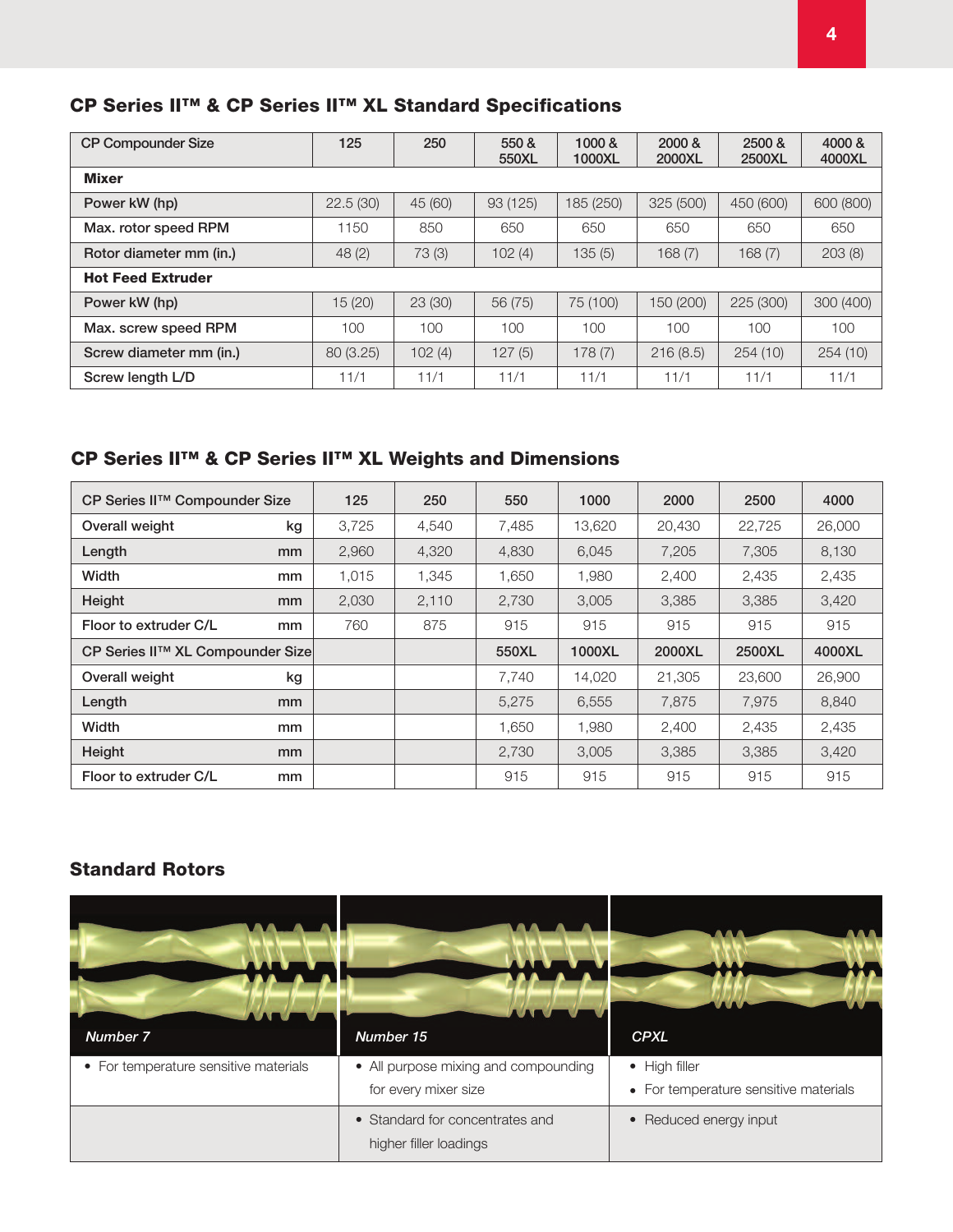## Standard Options

#### **Linered Chamber Barrel:**

- Easily replaceable liners
- Various bore diameters
- Specifically designed for highly abrasive applications
- Available liner construction materials include tool steel, chrome plated steel, ceramic, stainless steel and Tungsten carbide cladded steel

#### **Segmented Chamber Barrel and Inserts:**

- Provide increased venting area
- Allows downstream addition of solid additives
- Permits infinite selection for oil injection and/or temperature measurement locations
- Increases dispersion capability
- Provides more uniform discharge temperature

#### **Vent Plunger:**

- Keeps the vent free from polymer build-up
- Automatic PLC controlled operation







## **Synergy™ Control System Features**

- Control of feed system from operator touch screen
- Integrated control of support equipment upstream & downstream
- Automatic start-up of downstream process
- Automatic shutdown under normal and fault conditions
- Remote monitoring and support capability
- PLC-based with touchscreen HMI
- Expandable to supervisory system (SCADA)